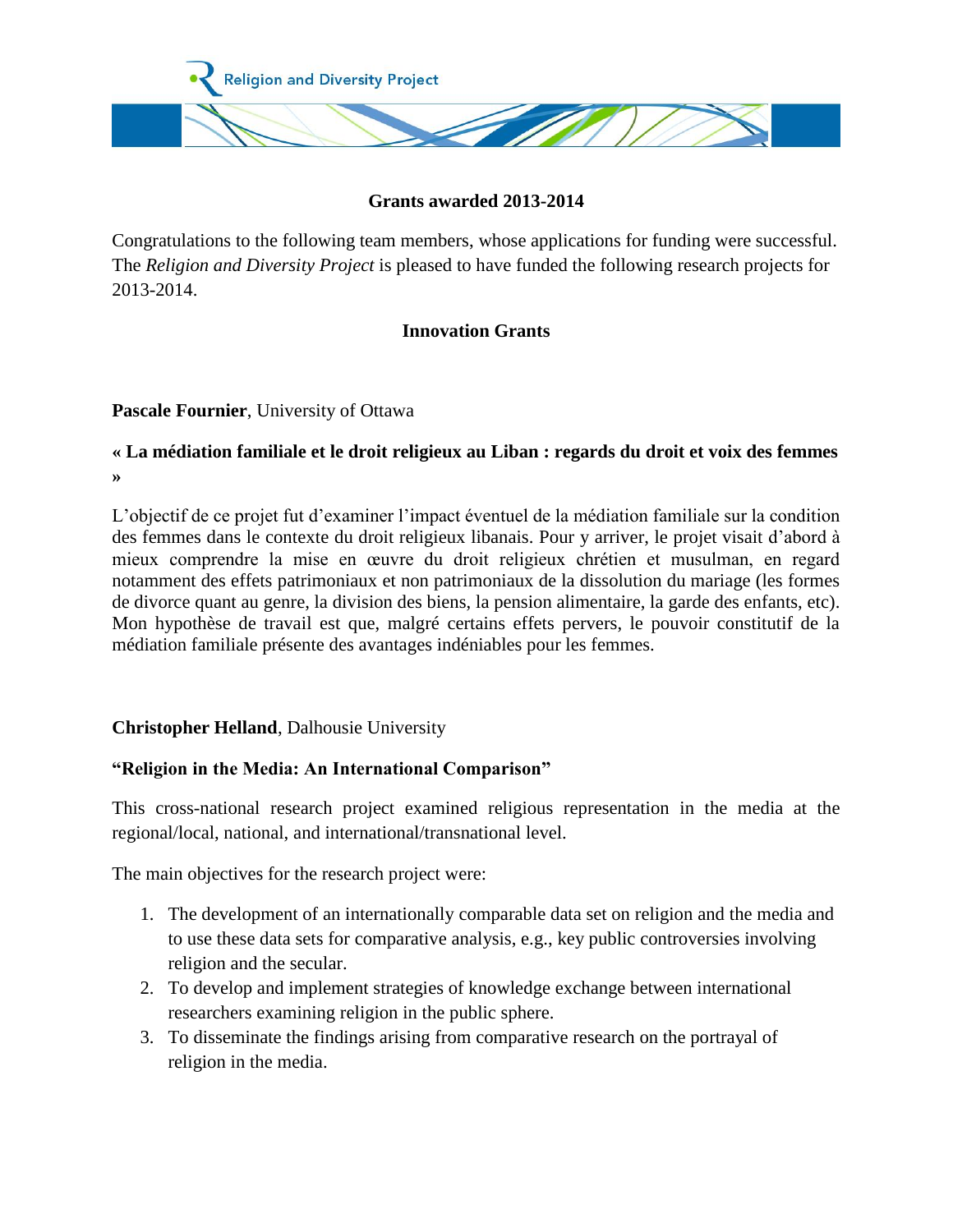

#### **Pamela Klassen**, University of Toronto

### **"Digital Dissemination"**

The goal of this project was to develop the tools and content to disseminate the results of my SSHRC-funded research project in a digital format in order to reach a broader audience than conventional scholarly modes of publication. My book project, "Spiritual Invention of a Nation", analyzes one aspect of early twentieth-century attempts to negotiate religious diversity in Canada by focusing on missionary-First Nations interactions. I specifically focused on the religiously diverse traditions of storytelling that shaped the colonizing processes that created Canada in the late nineteenth and early twentieth centuries.

### **Nancy Nason-Clark**, University of New Brunswick

### **"Religion and Diversity in the Classroom and Beyond**"

The goals of this project were to develop, test and refine further resources related to the teaching of religious diversity in the classroom setting and to make these available on the *Religion and Diversity Project* website.

**Michael Wilkinson**, Trinity Western University and Samuel Reimer, Crandall University.

### **"Christian Churches and Immigration: Integration and Identity"**

The purpose of this study was to examine the response of Christian churches to the increasingly diverse immigrant reality in their communities. We studied Catholic and Protestant churches in one large (Vancouver), medium (Halifax) and small (Moncton) metropolitan area in Canada. We have identified and studied at least three congregations (one from each tradition: mainline Protestant, evangelical Protestant, Catholic) that have successful and innovative immigrant services.